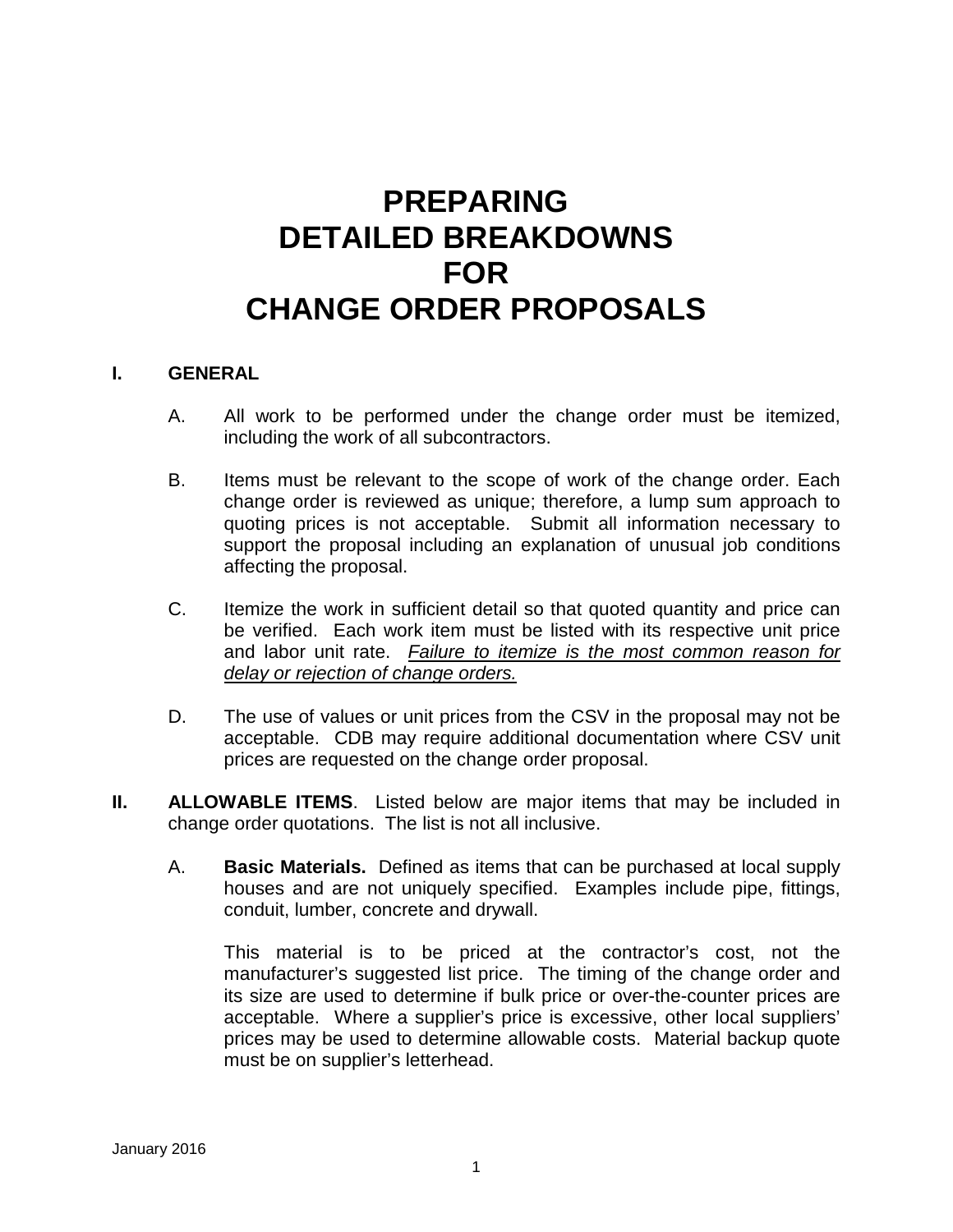When the material cost in question is small relative to the total change order, the estimator may verify the cost by referencing previous change orders or nationally recognized construction data manuals.

B. **Equipment.** Defined as those components of the work which are uniquely specified for the project or are built or manufactured on special order and are not stock items. Examples include boilers, chillers, switch gear, transformers and special general finishes.

Equipment costs must be supported by quotations on the supplier's letterhead with descriptions of the pertinent characteristics of the equipment listed such as size and manufacturer. Quotations that have been altered in any way are not acceptable.

Some minor equipment costs, such as dumpsters, may be verified by referencing previous change orders or nationally recognized construction data manuals.

## **C. Labor Costs.**

- 1. Labor Unit Rates. CDB will check the contractor's estimated labor unit rates in the quotation against CDB's historical rates from other projects and published sources. Major deviations will cause rejection of the change order. Difficulty or job factors applied to rates must be noted with an explanation.
- 2. Working foreman hours (only) may be included.
- 3. Labor wage rates may include the following:
	- a. Taxable wages to the employees (the trade base wage rate). CDB may request a copy of any worker's pay stub or certified payroll to verify the base wage rate.
	- b. Fringe Benefits
		- (1) When labor to be performed is covered by IDOL prevailing wage, the fringe benefits shall be in accordance with IDOL or the local union agreement.
		- (2) When trade labor to be performed is not covered by an IDOL listed prevailing wage, the fringe benefits shall include employer's costs (subject to verification) for the following items only:
			- (a) Medical/dental/life insurance
			- (b) Pension
			- (c) Vacation
			- (d) Sick/Personal
			- (e) Holidays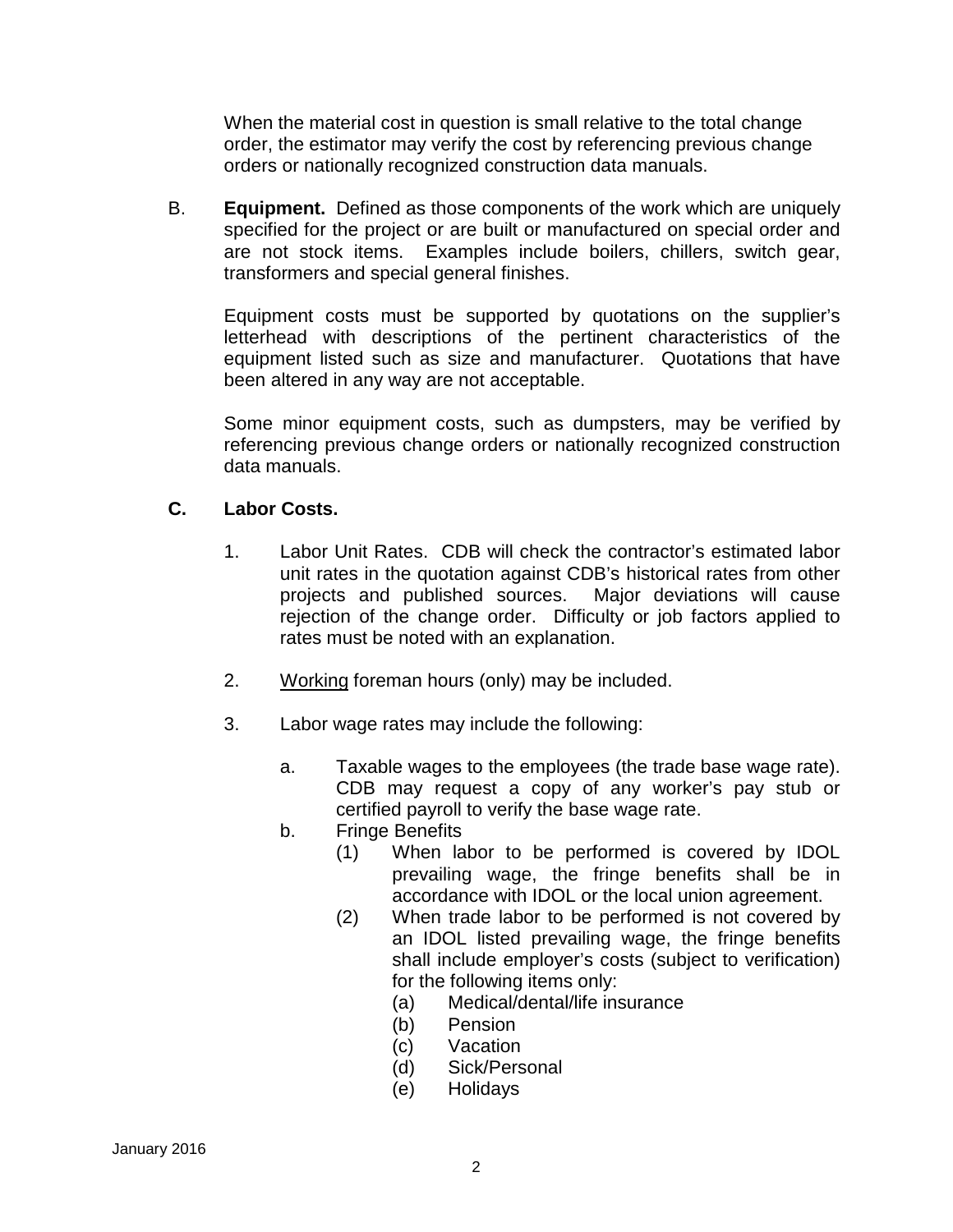- (3) The maximum allowance for fringe benefits for each trade shall be no higher than shown on the IDOL web site unless verified by union contract or other documentation acceptable to CDB.
- c. Employment costs mandated by the government:
	- (1) FICA
	- (2) FUTA (actual cost up to Federal maximum)
	- (3) SUTA (actual cost up to State maximum)
	- (4) Worker's compensation insurance (actual cost subject to verification)
	- (5) Training required for State license or certification (subject to verification)
- d. Labor rates not conforming to IDOL published prevailing wage rates must be backed up with a copy of the union agreement or other verification.
- e. No other costs may be included in the hourly wage rate.
- 4. Overtime Hours. All overtime hours are to be itemized separately at the exact overtime rate. Worker's compensation and fringe benefits do not apply to overtime. The use of overtime in performing change order work must be approved by CDB prior to submittal of RFP.
- 5. Travel Costs. Travel expenses are allowed only under the following conditions and may not exceed the rates published in the State of Illinois Travel Policy (CMS publication available at: [www.illinois.gov/cms/employees/travel/pages\)](http://www.illinois.gov/cms/employees/travel/pages):
	- a. When travel expenses are required by the local union agreement, a copy of the union agreement which describes travel costs to be submitted with wage rates on every change order.
	- b. When there are no workers available from the respective locals, a letter from the local hall stating such must be provided.
	- c. When the work is very specialized and/or non-union labor is to be used, CDB will reimburse for no more than the maximum State per diem and mileage.
	- d. If a subcontractor must return to the site after they have completed their work on site, or when a change order is initiated after substantial completion and the contractor is no longer performing work on site, or in conjunction with a time extension change order, if the delay is not due to the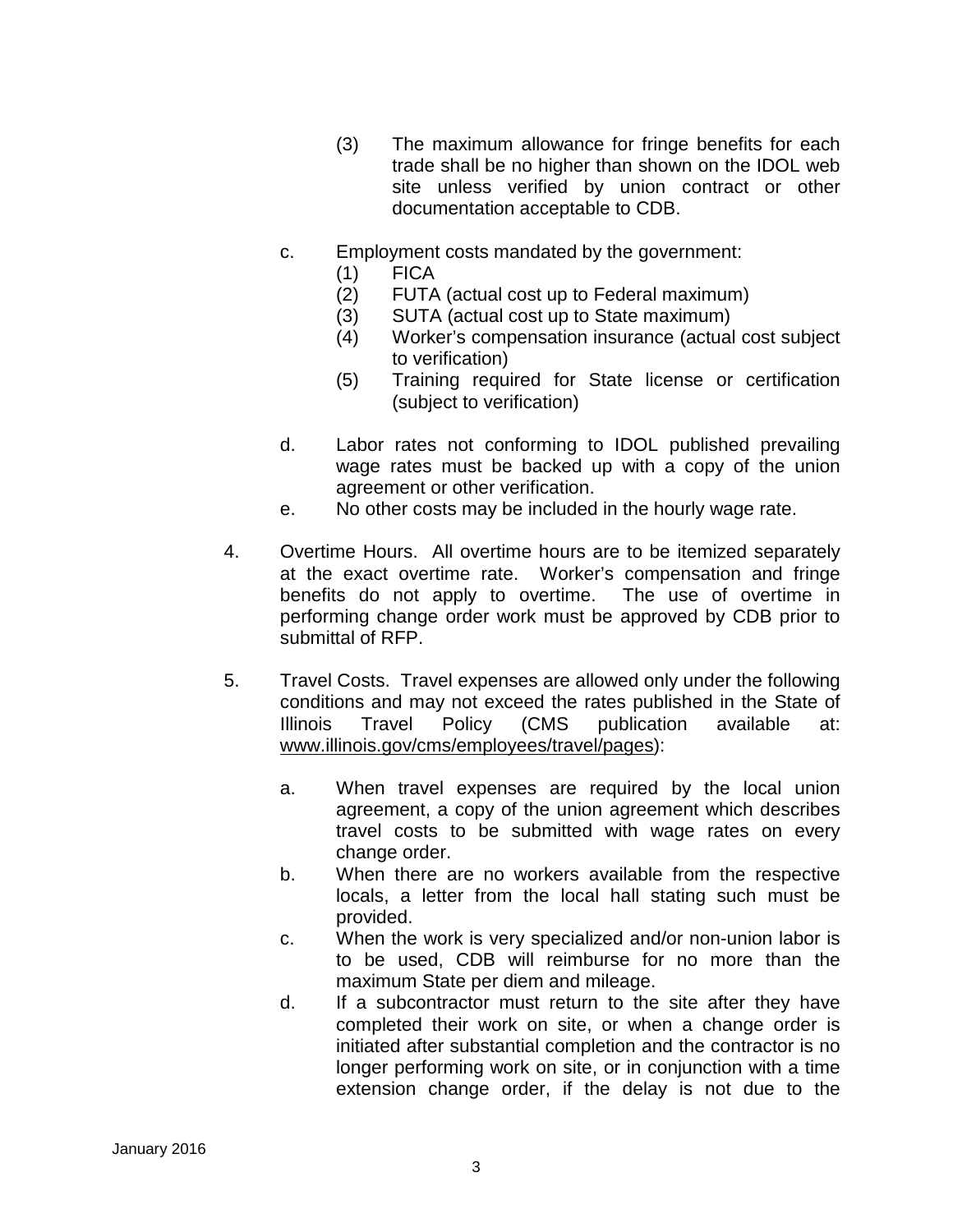contractor, travel will be allowed for one lead person for each trade, providing the home base for the (sub)contractor is outside the local area.

- e. Vehicle mileage for only one vehicle will be allowed.
- D. **Bonds.** The increase or decrease in the cost of the performance bond as a result of the change order shall be included.
- E. **Builders' Risk Insurance.** Builders' Risk insurance is allowed for prime contractors only. No General Liability or other insurance cost is allowed.
- F. **Tool Allowance.** An allowance for employer provided tools and related consumables will be allowed when pertinent to the change order work. Consumables may include saw blades, drill bits, etc. Tool allowance will not be permitted on change orders that do not require allowable tools or consumables. Maximum allowance is 2% of journeyman wages only.
- G. **Rental Equipment.** Equipment such as concrete saws, pipe threaders, compressors, backhoes, etc. necessary to complete the change order work is allowed. Quotations or invoices from rental companies must be included even if equipment is owner owned.
- H. **Additional Warranty Costs.** Usually these costs will only apply when a piece of equipment is added to the project. The cost of this item must reflect the appropriate risk of a warranty call-back and should be for labor only. Replacement parts are considered to be part of the manufacturer's quotation.
- I. **Testing, Balancing and Start-Up Costs.** These costs are allowable if the scope of work for the proposed change order modifies the levels of testing, balancing or start-up costs of the original project.
- J. **Long Term Storage.** The storage costs of purchased material and equipment are allowed only under unusual situations. Where storage is chargeable, it must be shown that either a rented warehouse or the contractor's warehouse was required for extended storage of the materials required for the change order.
- **III. UNALLOWABLE ITEMS.** The following cost items are not acceptable on change order proposals. The list is not all inclusive.
	- A. **Engineering Fees.** CDB requires the A/E to provide all design services. If the contractor feels that engineering or design is required to clarify the work, then the CDB project manager should be notified.
	- B. **Job Site Facilities** such as trailers and phones.